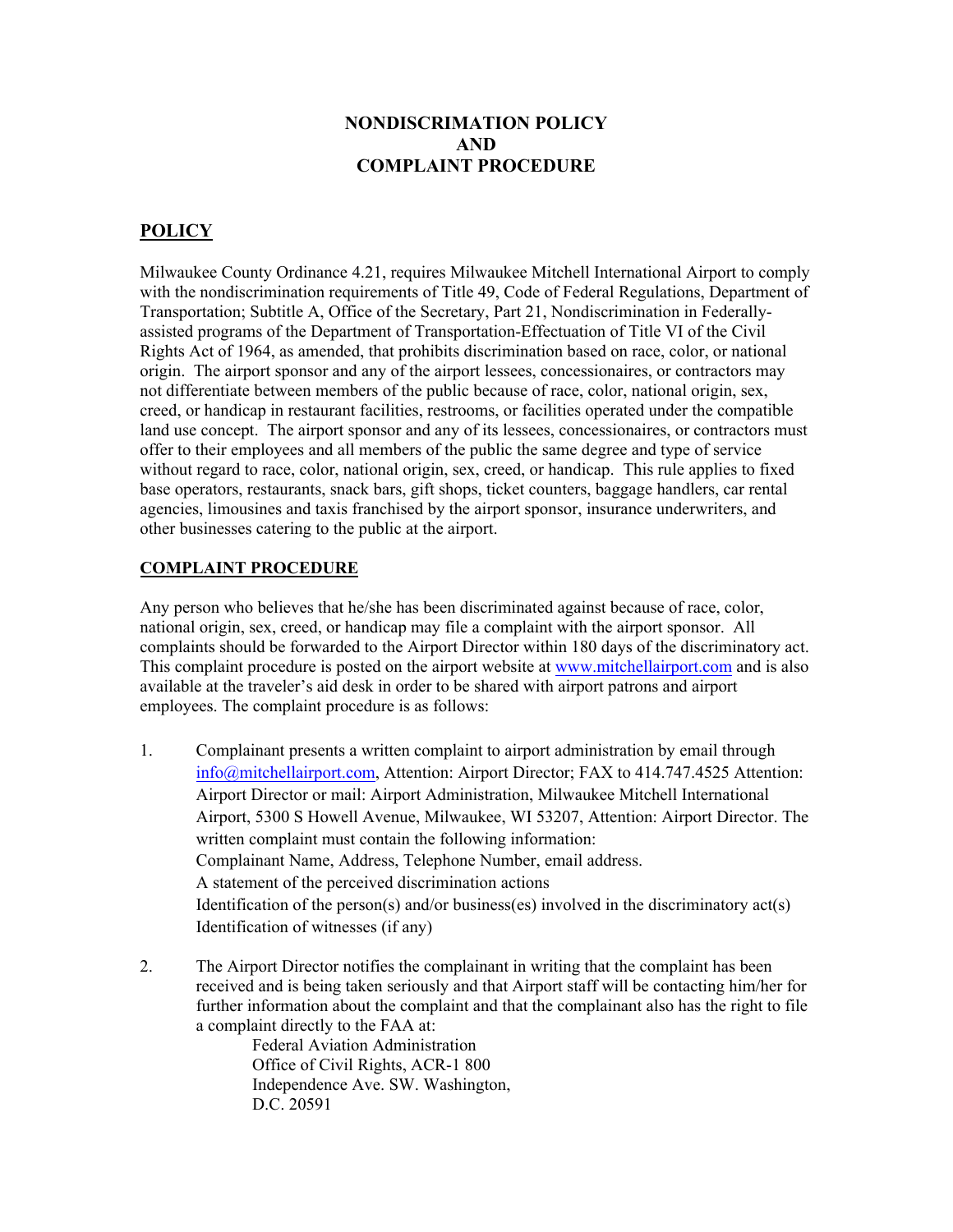- 3. The Airport Director notifies the alleged discriminating party that the complaint is under investigation, that such complaints are taken seriously, that their cooperation is expected, and that judgment will be withheld until a determination is made.
- 4. The Airport Director assigns the complaint to the Title VI Coordinator who is charged with the investigation of the complaint, which includes but is not limited to, contact with complainant by telephone, mail, and/or in person, and, related party interviews and/or site visits, to conducts the initial investigation within ten (10) working days of receipt of the complaint.
- 5. Within 15 days of receipt of the complaint, the Title VI Coordinator will forward a copy of the complaint and a statement describing all actions taken to resolve the matter and the results thereof to the FAA Office Civil Rights.
- 6. The Title VI Coordinator will meet with the complainant or follow up with the complainant by telephone or email in order to clarify issues and obtain any additional information. When the investigation is complete, a written report is prepared. The report is done in conjunction with County Corporation Counsel. The formal report and response is forwarded to the complainant.
- 7. If complainant disagrees with the written response or conclusion, the complainant may appeal in writing to the Airport Director. The written appeal must be received within 10 business days.
- 8. The Airport Director issues a final written decision in response to the appeal.
- 9. Copy of final decision and all pertinent documents are sent to the FAA, Office of Civil Rights.